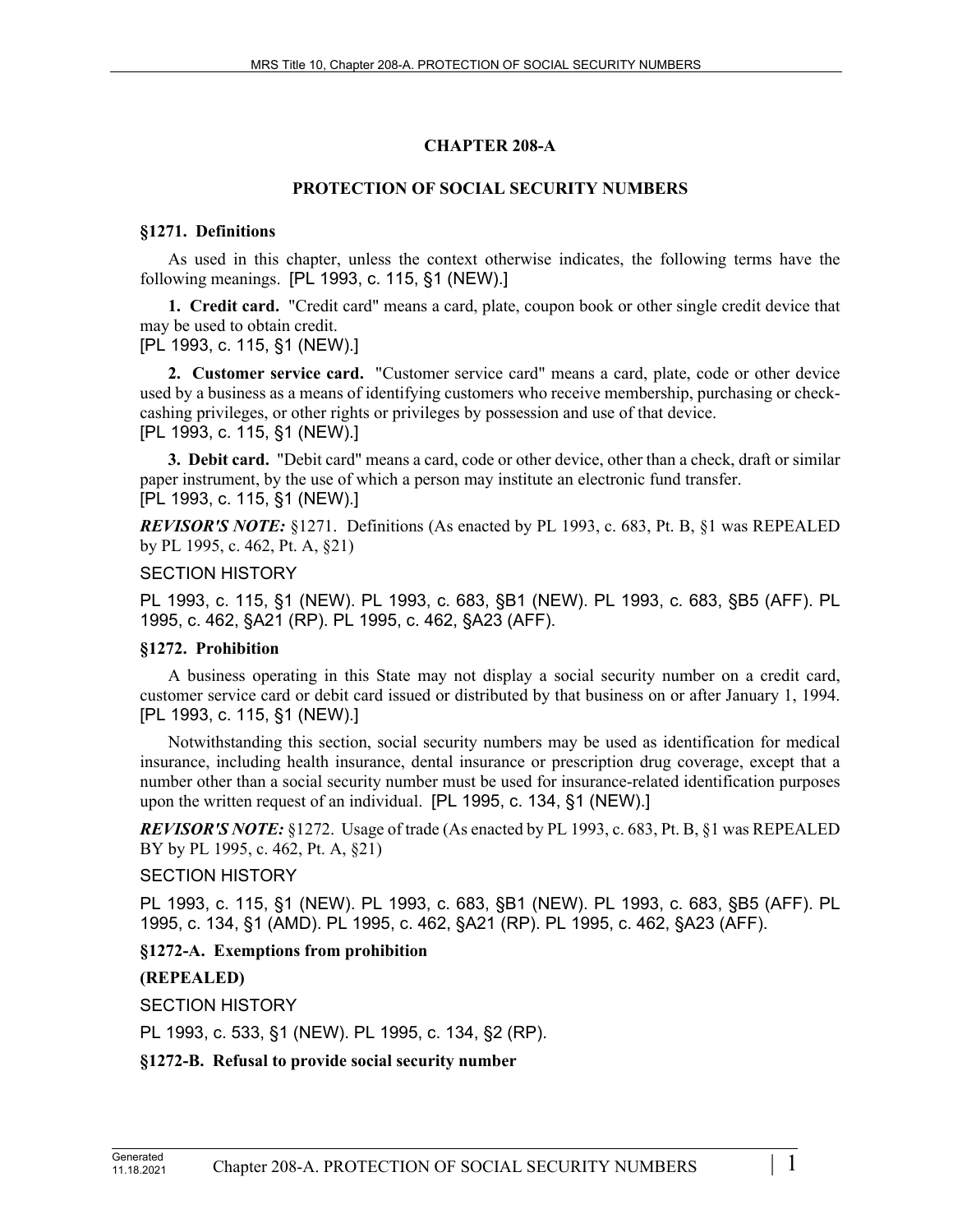**1. No denial of goods or services.** Except as otherwise provided in federal or state law, a person, corporation or other entity may not deny goods or services to an individual because the individual refuses to provide a social security number.

[PL 2003, c. 512, §1 (NEW).]

**2. Exemptions.** This section does not apply to:

A. A person, corporation or other entity requesting disclosure of the social security number to obtain a consumer report for any purpose permitted under the Fair Credit Reporting Act or the United States Fair Credit Reporting Act; [PL 2003, c. 512, §1 (NEW).]

B. A supervised lender as defined in Title 9-A, section 1-301; [PL 2003, c. 512, §1 (NEW).]

C. A supervised financial organization as defined in Title 9‑A, section 1‑301; [PL 2003, c. 512, §1 (NEW).]

D. An affiliate or subsidiary of a supervised lender as defined in Title 9-A, section 1–301 or of a supervised financial organization as defined in Title 9–A, section 1–301; [PL 2003, c. 512, §1 (NEW).]

E. A person, corporation or other entity that provides goods or services to the individual on behalf of or in conjunction with a supervised financial organization as defined in Title 9‑A, section 1‑301; [PL 2003, c. 512, §1 (NEW).]

F. A person, corporation or other entity engaged in the business of insurance and all acts necessary or incidental to that business including insurance applications, enrollment, coverage and claims; [PL 2003, c. 512, §1 (NEW).]

G. A person, corporation or other entity if the social security number is used in conjunction with the provision of and billing for health care or pharmaceutical-related services, including the issuance of identification cards and account numbers for users of health care or pharmaceuticalrelated services; [PL 2003, c. 512, §1 (NEW).]

H. A person, corporation or other entity if the social security number is used in conjunction with a background check of the individual conducted by a landlord, lessor, employer or volunteer service organization; or [PL 2003, c. 512, §1 (NEW).]

I. A person, corporation or other entity if the social security number is necessary to verify the identity of the individual to effect, administer or enforce a specific transaction requested or authorized by the individual or to prevent fraud. [PL 2003, c. 512, §1 (NEW).]

[PL 2003, c. 512, §1 (NEW).]

SECTION HISTORY

PL 2003, c. 512, §1 (NEW).

#### **§1273. Administrative enforcement**

The Superintendent of Consumer Credit Protection may take appropriate action to ensure compliance with this chapter, including without limitation: to receive and act on complaints; negotiate an assurance in writing that a violator will not engage in the same or similar conduct in the future; conduct hearings in accordance with the Maine Administrative Procedure Act and issue a cease and desist order for violation of this chapter; and refer cases to the Attorney General, who may bring a civil action against a person for knowingly violating a written assurance of discontinuance. If a court finds a violation of this chapter it may assess a civil forfeiture of not more than \$1,000. [PL 2021, c. 245, Pt. A, §6 (AMD).]

*REVISOR'S NOTE:* §1273. Notice of termination of dealer agreements (As enacted by PL 1993, c. 683, Pt. B, §1 was REPEALED by PL 1995, c. 462, Pt. A, §21)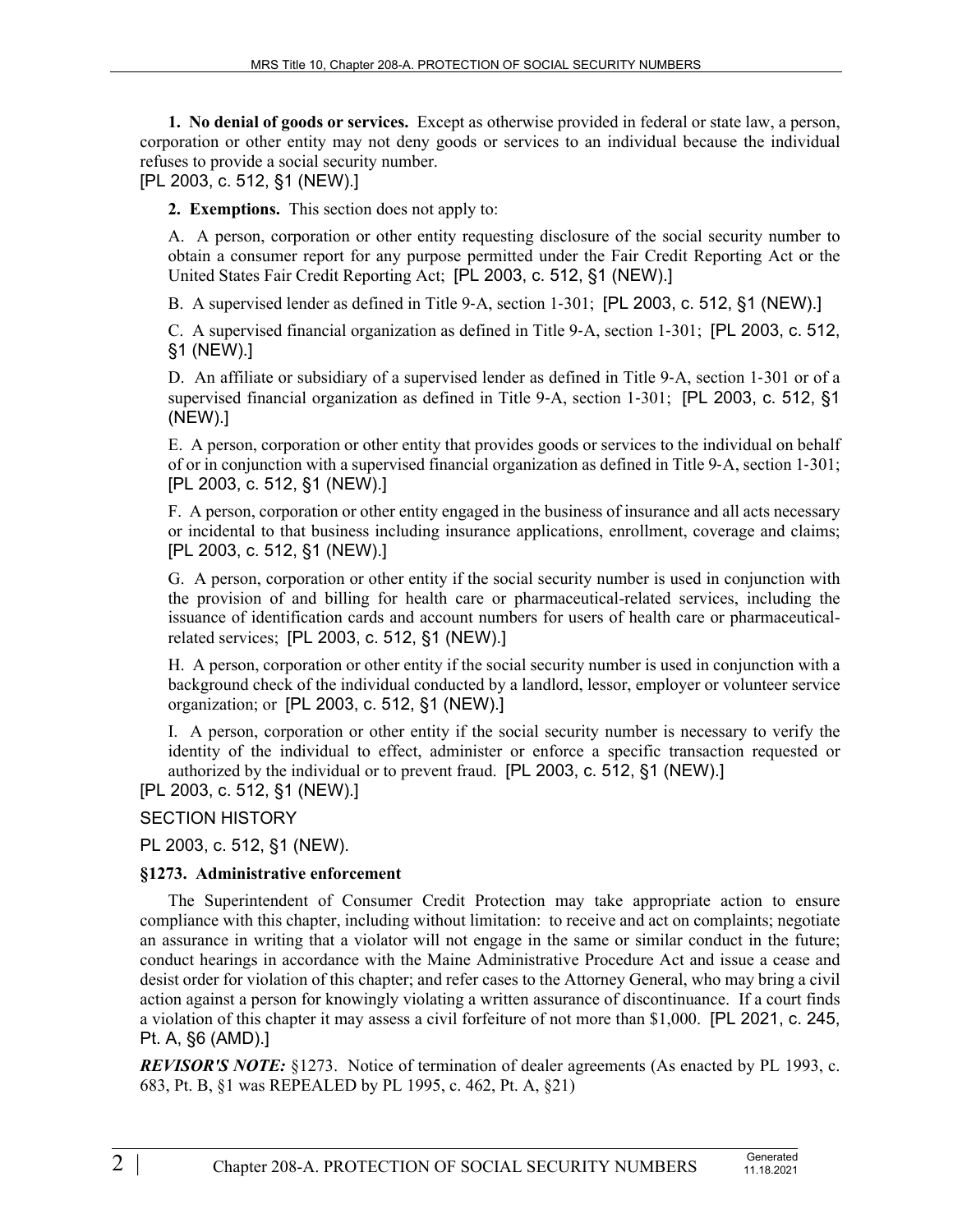### SECTION HISTORY

PL 1993, c. 115, §1 (NEW). PL 1993, c. 683, §B1 (NEW). PL 1993, c. 683, §B5 (AFF). PL 1995, c. 309, §27 (AMD). PL 1995, c. 462, §A21 (RP). PL 1995, c. 462, §A23 (AFF). PL 2021, c. 245, Pt. A, §6 (AMD).

### **§1274. Supplier's duty to repurchase**

### **(REPEALED)**

SECTION HISTORY

PL 1993, c. 683, §B1 (NEW). PL 1993, c. 683, §B5 (AFF). PL 1995, c. 462, §A21 (RP). PL 1995, c. 462, §A23 (AFF).

#### **§1275. Repurchase terms**

### **(REPEALED)**

SECTION HISTORY

PL 1993, c. 683, §B1 (NEW). PL 1993, c. 683, §B5 (AFF). PL 1995, c. 462, §A21 (RP). PL 1995, c. 462, §A23 (AFF).

**§1276. Exceptions to repurchase requirement**

### **(REPEALED)**

SECTION HISTORY

PL 1993, c. 683, §B1 (NEW). PL 1993, c. 683, §B5 (AFF). PL 1995, c. 462, §A21 (RP). PL 1995, c. 462, §A23 (AFF).

**§1277. Transfer of business**

# **(REPEALED)**

SECTION HISTORY

PL 1993, c. 683, §B1 (NEW). PL 1993, c. 683, §B5 (AFF). PL 1995, c. 462, §A21 (RP). PL 1995, c. 462, §A23 (AFF).

# **§1278. Uniform commercial practice**

# **(REPEALED)**

SECTION HISTORY

PL 1993, c. 683, §B1 (NEW). PL 1993, c. 683, §B5 (AFF). PL 1995, c. 462, §A21 (RP). PL 1995, c. 462, §A23 (AFF).

**§1279. Warranty obligations**

# **(REPEALED)**

SECTION HISTORY

PL 1993, c. 683, §B1 (NEW). PL 1993, c. 683, §B5 (AFF). PL 1995, c. 462, §A21 (RP). PL 1995, c. 462, §A23 (AFF).

#### **§1280. Remedies**

# **(REPEALED)**

SECTION HISTORY

PL 1993, c. 683, §B1 (NEW). PL 1993, c. 683, §B5 (AFF). PL 1995, c. 462, §A21 (RP). PL 1995, c. 462, §A23 (AFF).